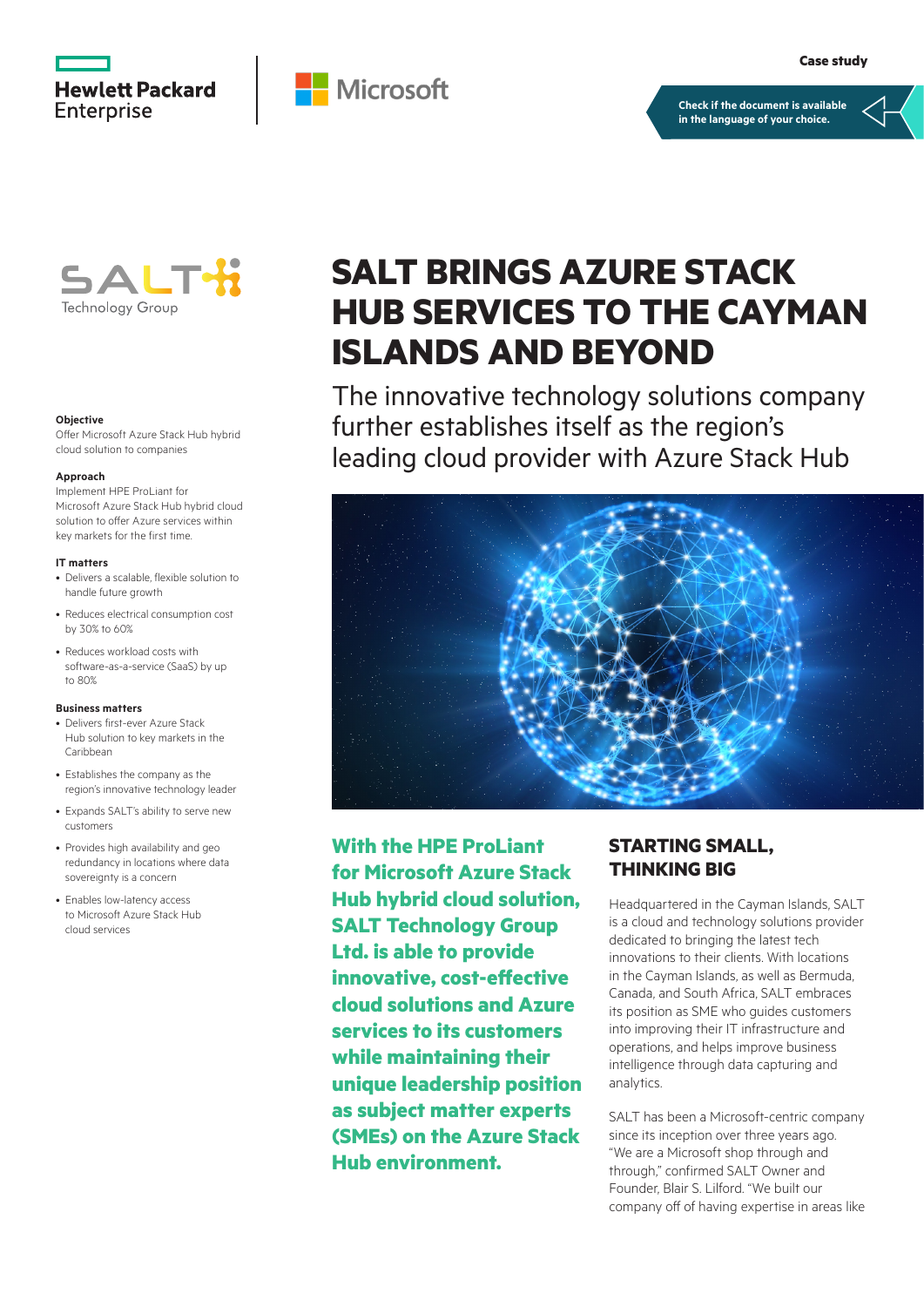# **"With HPE ProLiant for Azure Stack Hub, we can serve any customer in any vertical market, so we're well-positioned for growth."**

– Blair S. Lilford, Founder and CEO, SALT Technology Group

## **With HPE ProLiant for Microsoft Azure Stack Hub, SALT Technology Group:**

- **Slashes electrical consumption cost by 60%**
- **Reduces workload costs by up to 80%**

**What's more, it now delivers first-ever Azure Stack Hub solution to key markets in the Caribbean.**



Microsoft Identity Manager (MIM), System Center Operations Manager (SCOM) and System Center Configuration Manager (SCCM), which require more complicated skill sets within Microsoft."

The company built its first cloud platform on HPE ProLiant DL380 Gen10 servers, which they operated for nearly two and a half years. Eventually, they earned the Azure Stack Hub only exception from Microsoft—the first company to provide Azure services to customers throughout the Cayman Islands and Bermuda.

It was not an easy process, as Lilford shared, "Our regional Microsoft rep asked questions for almost six hours—what are you doing on managed services? Who is your staff? What is your training platform? What have you got in the data center? Microsoft was very tenacious on ensuring they are partnering with the people that have the skillset to be able to operate Azure Stack Hub. We were elated they chose us."

## **BRINGING HYBRID CLOUD TO THE MASSES**

HPE ProLiant for Microsoft Azure Stack Hub provides an integrated Azure hybrid cloud that incorporates computers, storage, and networking. For SALT, offering a hybrid cloud solution to their clients solidified their position as a forward-thinking, innovative company.

SALT's solution consisted of an HPE hybrid SSD optimized Azure Stack Hub. SALT has provisioned their block of public IPs and it is the only cloud service provider to offer Border Gateway Protocol (BGP) peering in the Cayman Islands. SALT also provides redundancy by offering services in multiple

data centers across several geographical locations.

HPE GreenLake is also part of the solution, delivering consumption-based, metered IT services that allow SALT to scale their services up or down as necessary—providing a better way to manage capital expenditures. "As a small tech startup, HPE GreenLake allows us to manage our CAPEX more effectively. It's more of an OPEX model rather than a CAPEX model, which works very well for us. As we expand and grow, we just pay for what we consume, which makes us more agile and lets us more easily allocate funding where needed."

Though the company is only a few years old, Lilford is well acquainted with HPE. "I have worked with HPE for 20 to 25 years in the Caribbean," he said. "They are typically the only ones that have on-island parts depots, which is important from a support standpoint."

His familiarity with HPE products and solutions made HPE ProLiant servers the natural and reliable choice for building their Azure Stack Hub solution, which HPE ProLiant DL380 servers as its core system.

Familiarity is also part of what makes Azure Stack Hub attractive to SALT's clients, "Azure Stack Hub is really just an extension of Microsoft Azure," said Lilford. "The interface, the layout, the subscriptions are all the same. It's all billed via the Microsoft CSP billing model. You access all your resources via the Azure Marketplace as you do with Azure. This is the consistency that Microsoft brings to us with a real, true cloud platform that offers unprecedented security and compliance, which is what everyone wants nowadays."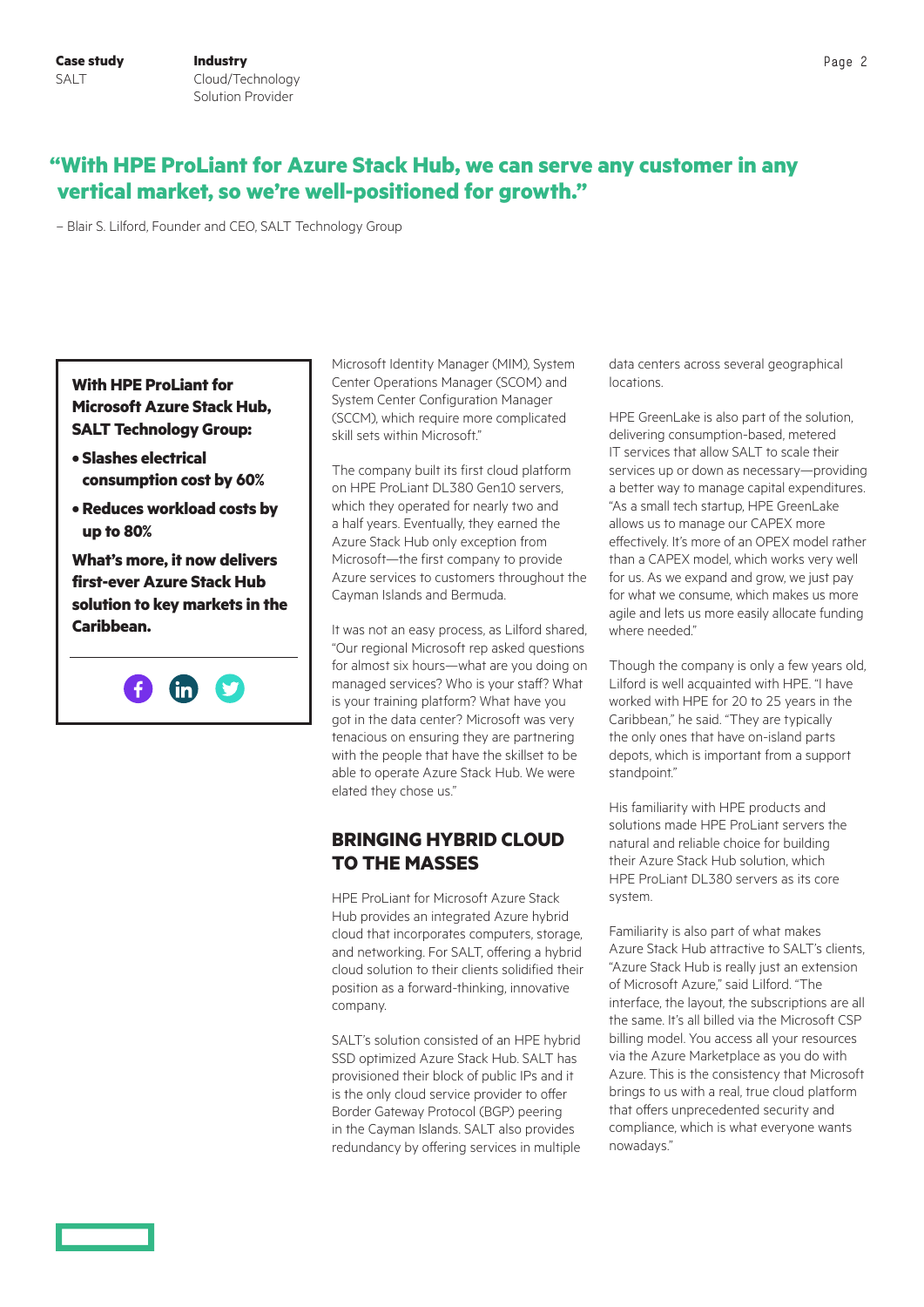

To implement the solution, SALT utilized HPE Pointnext Services to ensure a smooth transition and provide resources that can scale as they grow. "The team that came down here were very professional," said Lilford. "They did a great job, and we continue to engage with them."

"HPE is obviously one of our bigger partners. Becoming an Azure Stack Hub provider would not have happened without them"

## **ADDRESSING CHALLENGES**

As with any growing company, SALT has faced its share of challenges—including unique challenges due to its primary location in an island nation. "Electricity is really expensive within the islands," Lilford detailed. "With this solution, we see a cost savings substantially higher than what you would typically see in North America—anywhere from 30% to 60% in cost savings once the solution is optimized."

HPE ProLiant for Microsoft Azure Stack Hub has also simplified and streamlined app deployment for SALT and their clients. "A good example is SQL," said Lilford. "If you take your SQL Server and you just move it into Azure, it can be quite expensive. But if you use the SQL workloads and consume that as a service within Azure, you probably save 70% to 80% compared to if it was

running through your own SQL Server. This is exactly the same for Azure Stack Hub. We offer the full range of PaaS and SaaS services on top of the traditional IaaS offerings."

## **GROWTH IN THE FORECAST**

Today, SALT employees 15 employees, but are quickly adding staff and expect to top 20 employees throughout their network in the next year.

"The original plan when I started the company was to be the top cloud provider in the Caribbean," said Lilford. "I still have that vision. The amount of work with new clients that are coming in, and the things that need to be done can be very overwhelming, but we have a great foundation, and with our channel partner model it provides us with the additional support we need to grow at a healthy rate."

The company has already experienced significant success and recognition. It has twice been recognized as the Microsoft Partner of the Year—in 2017 and 2018—that honors partners who have demonstrated business excellence in delivering Microsoft solutions to multiple customers. They were also awarded the 2017 Business Excellence Award for Innovation from the Cayman Islands Chamber of Commerce—a prestigious